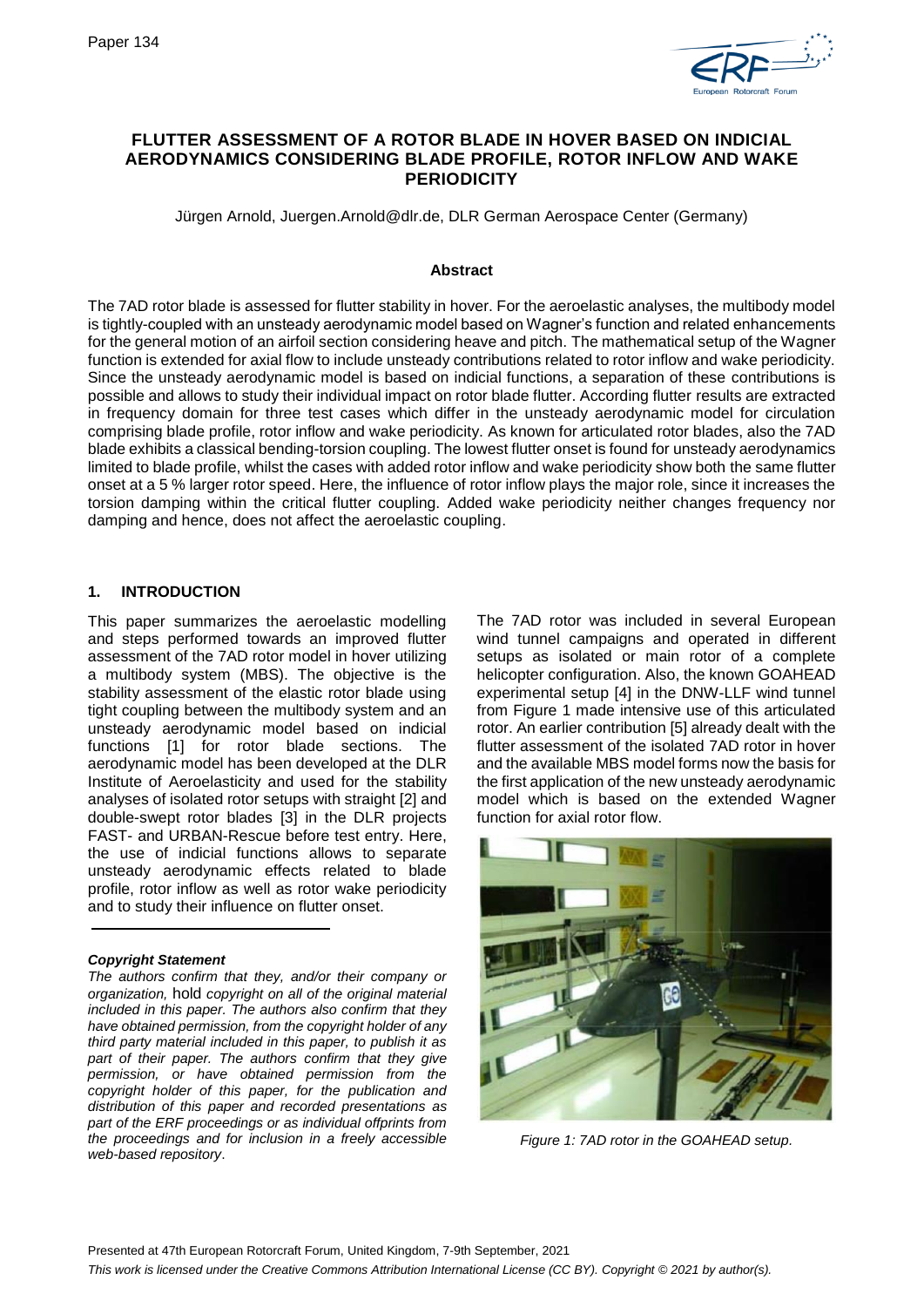In general, major improvement of the overall prediction capability for dynamic and aeroelastic simulation of rotorcraft is available by means of a multibody system for the setup of the mechanical model [\[6\]-](#page-7-5)[\[7\]](#page-7-6) which is characterized by connected rotary and non-rotary substructures. The application of multibody dynamics allows the consideration of all non-linear contributions relevant in a rotating system like geometric stiffening of the flexible blades and additional damping terms activated by gyroscopic effects as well as the provision of a correct mechanical interface between the rotating and nonrotating frames by applying non-linear joint definitions. Here, the multibody system SIMPACK [\[8\]-](#page-7-7)[\[9\]](#page-7-8) is used for the setup and simulation of the mechanical model of the 7AD rotor with its flexible blades. Flexibility of the non-rotating blade is described in the multibody system SIMPACK with a modal approach for available finite element models. For the assessment of the rotor in axial inflow condition, an unsteady theory using indicial aerodynamics based on the extended Wagner function in combination with steady two-dimensional airfoil data is applied to the multibody model. This approach allows an efficient and robust flutter assessment of DLR rotor setups in the design process and before entry into service, but is currently limited to hover.

# **2. NUMERICAL METHODS**

## **2.1. Multibody Dynamics**

The multibody system SIMPACK [\[8\]-](#page-7-7)[\[9\]](#page-7-8) is used to set up and simulate the mechanical model of the rotor with its flexible rotor blades including large rigid body motions of the rotor hub and blade hinges as well as small deformations of the elastic structure. The development of the simulation package was originally initiated by DLR and later out-sourced for further development and commercial distribution.

Flexibility of the non-rotating blade is described in the multibody system SIMPACK with a modal approach [\[10\]-](#page-7-9)[\[11\]](#page-7-10) for available finite element models. Several features allow the introduction of elastic rotor blades:

- (A) Implementation of complete elastic blade as one elastic body and additional geometric stiffness terms via standard FlexModal interface
- (B) Implementation of elastic blade with connected elastic substructures via standard FlexModal interface
- (C) Application of the intrinsic elastic beam model SIMBEAM
- (D) Application of the Rotor Blade Generator based on SIMBEAM

Feature (A) allows the straight-forward use of finite element models of industrial model size. Currently, the FlexModal interface supports ABAQUS, ANSYS, MSC.NASTRAN, NX.NASTRAN, PERMAS and RADIOSS. The feature (B) might be advantageous to add further non-linear characteristics of the multibody joints that interconnect elastic substructures. In addition, feature (C) and (D) provide a solution, if a finite element code is not available or is not supported by FlexModal. In the present work, SIMPACK 2021 has been used.

Feature (A) which is based on the implementation of the complete elastic model together with additional geometric stiffness using the FlexModal interface is chosen for the 7AD rotor blades. Two FEM solutions from a preprocessing step with the finite element code MSC.NASTRAN are required in order to process the blade:

- A modal solution provides the modal elastic model with natural frequencies and mode shapes for the non-rotating blade at  $\Omega$ =0 Hz.
- A static solution provides the geometric stiffness terms for the description in the relevant degreesof-freedom of the rotating blade for Ω>0 Hz (centrifugal forces due to angular velocity).

FlexModal reads the model geometry, mass and stiffness matrices, natural frequencies, mode shapes, geometric stiffening terms and the used load case entries for the derivation of the geometric stiffening terms from the pre-processed finite element data. Then, FlexModal translates this input into a common flexibility description which is based on the Standard Input Data (SID) format as described in [\[11\].](#page-7-10) The file containing the flexible substructure is added in SIMPACK with marker locations which are the same as found at the node positions in the finite element model, changing a rigid into an elastic body. Regarding aspects of component modal synthesis and substructuring, any hybrid model consisting of rigid and flexible bodies can be built. Rigid bodies can be made flexible by the introduction of a modal elastic model as described above or spring stiffness can be applied to a joint between two bodies from the MBS element library. SIMPACK adds the additional equations for the modal degrees-of-freedom to the set of differential algebraic equations (DAE) and solves the resulting set of equations.

## **2.2. Indicial Aerodynamics**

An unsteady theory using indicial aerodynamics based on Wagner's function [\[1\]](#page-7-0) in combination with steady two-dimensional airfoil data is applied to the multibody model. The fast aerodynamic model is based on radial independent strips and has been implemented using the approximation of R.T. Jones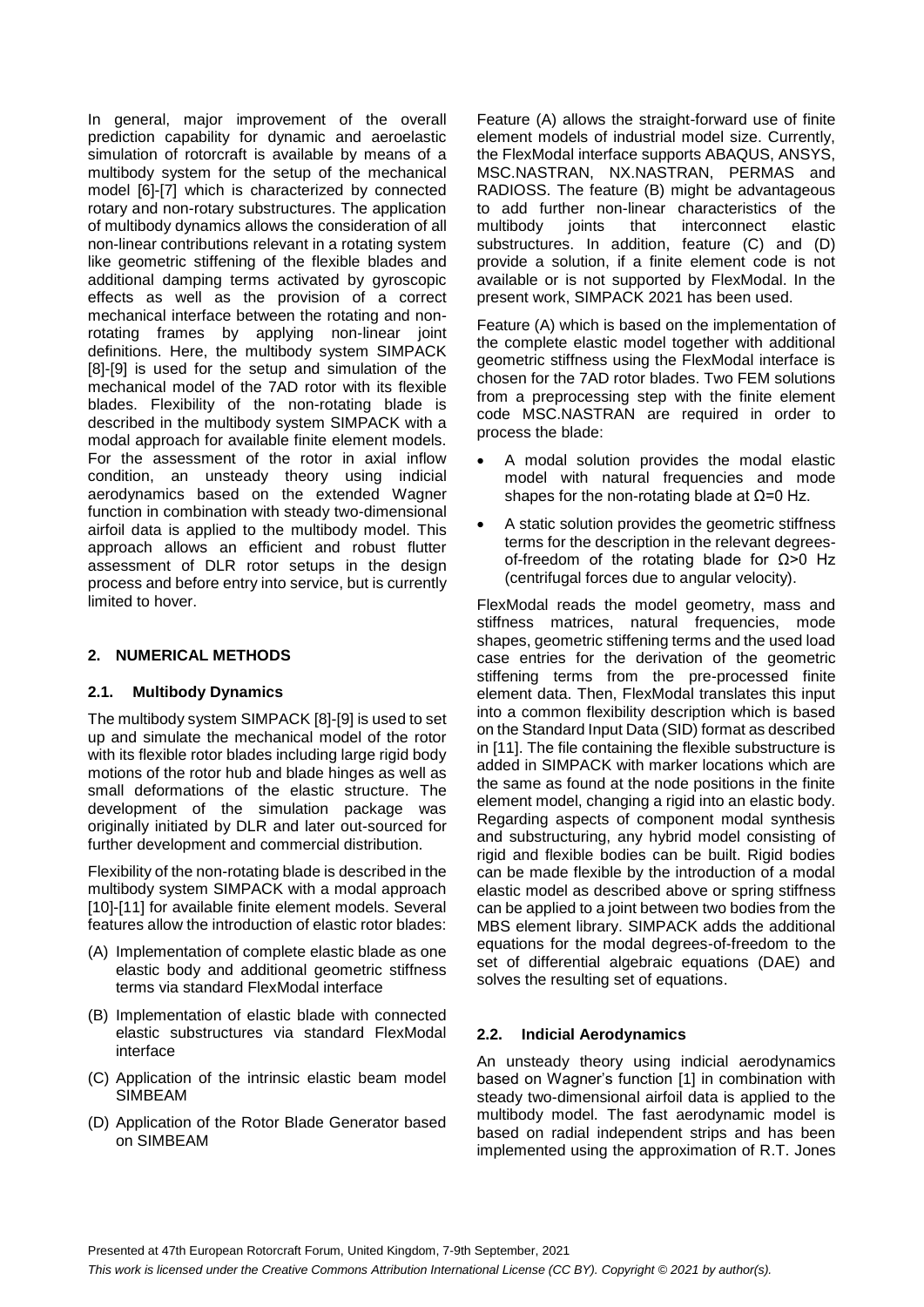for Wagner's function [\[2\]-](#page-7-1)[\[3\].](#page-7-2) This function considers a two-dimensional thin airfoil in impulsive motion from rest to uniform velocity and is commonly used as a model to describe the unsteady lift development for a change in angle-of-attack with fixed wing problems. According to Y.C. Fung [\[12\],](#page-7-11) the description of unsteady lift is extended from an impulsive to a general motion including both, pitch and heave motion by considering unsteady apparent mass terms. All indicial response functions represent the circulatory parts of unsteady lift, are implemented in terms of a state space formulation as User Force Element (UFEL) in MBS SIMPACK and extended for rotors under axial flow condition. Related contributions include blade profile from the Wagner function [\[13\],](#page-7-12) axial dynamic inflow from a non-linear differential equation [\[1\]](#page-7-0) derived out of the results gained by Carpenter and Fridovich [\[14\],](#page-7-13) and wake periodicity as modelled in Loewy's function [\[15\].](#page-7-14) All circulatory contributions are considered as dynamic states in the MBS.



<span id="page-2-0"></span>*Figure 2: Temporal development of angle-of-attack (AoA) for pitch step input due to axial inflow dynamics.*

The influence of added rotor inflow on the development of unsteady lift is obtained by applying pitch step excitations in the SIMPACK force element and evaluating the temporal development for the angle-of-attack which is a measure for lift and can be compared to the pitch input. Here, the indicial response for the Wagner function and axial dynamic inflow interacts depending on two separate scales for reduced time which is faster for the contribution from Wagner's function (rotor in-plane dynamics) and slower for axial inflow (rotor out-of-plane dynamics). As illustrated in [Figure 2,](#page-2-0) dynamic axial inflow reduces the effective angle-of-attack for the rotor section, whilst a wing section without inflow follows the basic Wagner function and reaches the commanded pitch angle. Hence, the onset of rotor inflow decreases the angle-of-attack towards a steady value which represents the so-called lift deficiency [\[16\]](#page-7-15) of a rotor under axial inflow. To complete the extension of Wagner's function to axial rotor flow, the periodicity term from Loewy's function

[\[15\]](#page-7-14) is implemented in the state space model of the SIMPACK force element. The finalized model was carefully tested for harmonic pitch oscillation to gain aerodynamic transfer functions for comparison of the basic Wagner function with the extended models. As an example, [Figure 3](#page-2-1) shows the lift amplitudes and phase angles versus rotor harmonics for a onebladed rotor. The influence of inflow and periodicity can be clearly seen in both, lift amplitude and phase angle. Similar results with higher harmonic content are obtained for an increased number of blades.



<span id="page-2-1"></span>*Figure 3: Unsteady lift amplitudes and phase angles of one-bladed rotor obtained with Wagner function and extensions for rotor inflow (+) and wake periodicity (++).*

#### **2.3. Aeroelastic Assessment**

Standard features in MBS SIMPACK allow the aeroelastic assessment in a tightly-coupled manner on equation level of the rotor blades for axial inflow condition in both, frequency and time domain. The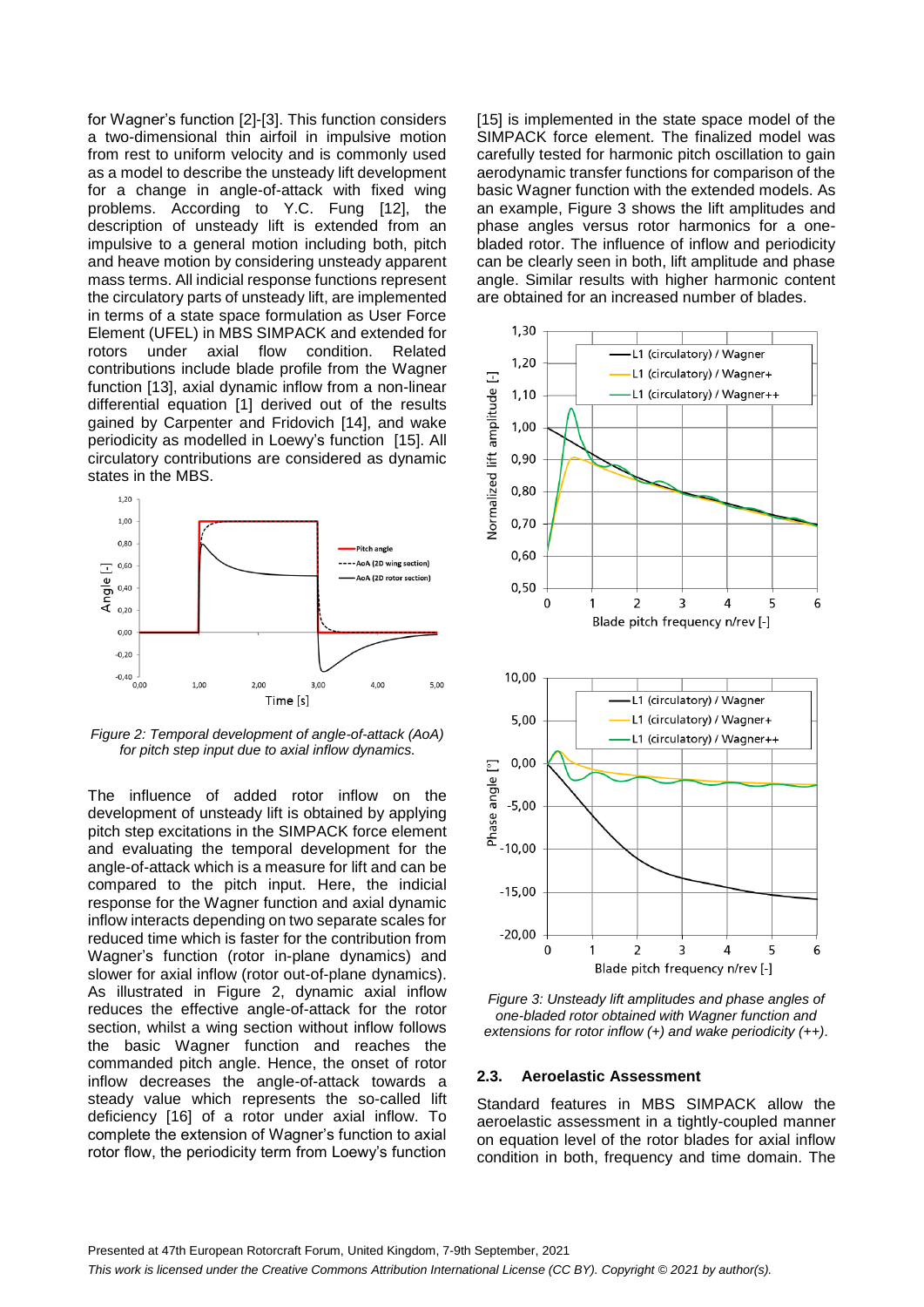approach in frequency domain which is based on linearization, consecutive analysis of the eigenbehaviour and stability rating from damping values can be followed here, since the system matrices for the symmetric rotor with axial inflow remain time invariant and the unsteady aerodynamic forces are considered in the dynamic state set. The analysis in frequency domain with the intrinsic eigensolver delivers typical flutter results in terms of frequency and damping plots. In general, these allow the verification of frequency placement and stability for the aeroelastic rotor system.

## **3. MODELS AND RESULTS**

### **3.1. Dynamic and Aerodynamic Models**

The mechanical setup of the 7AD rotor system is depicted in [Figure 4](#page-3-0) and consists of the flexible rotor blades and a rigid model for the DLR-ONERA rotor hub that is improved with measured values [\[17\]](#page-7-16) for pitch link and lagging spring stiffness as well as lagging damping. The rotor hub is modelled with SIMPACK features to close the kinematic loop comprising of lead-lag hinge, flap hinge and pitch bearing via the pitch link to the swash plate. The flexibility of the non-rotating blade is described in the multibody system with a modal approach from a real modes solution and additional geometric stiffness contributions for the rotating blade are considered by static load cases for the relevant degrees of freedom, both computed in a pre-processing step with the finite element software MSC.NASTRAN. Further, the centrifugal pitching moment is considered at each radial marker via a SIMPACK Expression.



<span id="page-3-0"></span>*Figure 4: Multibody model of articulated 7AD rotor.*

The four bladed rotor has a diameter of 4.2 m, mean blade chord of 0.14 m and a solidity of 0.085. Both blade hinges are located at a radius of 0.075 m and the blade attachment is found at the radial station of 0.275 m. The blade mass is approximately 3.18 kg. [Figure 5](#page-3-1) shows the MSC.NASTRAN beam model of the 7AD rotor blade along the straight blade axis and curved blade tip with additional rigidly connected nodes to model trailing and leading edge positions for spatial coupling.



<span id="page-3-1"></span>*Figure 5: Finite element model with rigidly connected leading and trailing edge.*

As described earlier by the author [\[5\],](#page-7-4) measured vibration data is available from a ground vibration test (GVT) with rowing hammer technique for the clamped blade comprising modal properties in terms of natural frequencies and mode shapes for the nonrotating 7AD rotor blade. The comparison of simulation results for the clamped beam model with the experimental modal data takes the measured frequencies into account and global stiffness parameters of the finite element models are adjusted with respect to modulus of elasticity and shear, if necessary. The natural frequencies for the elastic blade modes obtained with the finite element and multibody model are given in [Table 1](#page-3-2) in terms of a relative frequency deviation with respect to the GVT results as reference values.

| Mode   | $f_{\text{GVT}}$ [-] | $f_{FEM}$ [-] | $f_{\rm MBS}$ [-] |
|--------|----------------------|---------------|-------------------|
| 1/F1   | 1.000                | 0.980         | 0.980             |
| 2/LI   | 1.000                | 1.009         | 1.009             |
| 3/ F2  | 1.000                | 1.015         | 1.015             |
| 4/53   | 1.000                | 0.991         | 0.991             |
| 5/11   | 1.000                | 0.996         | 0.996             |
| 6/FA   | 1.000                | 1.034         | 1.034             |
| 7/L2   | 1.000                | 1.062         | 1.062             |
| 8/F5   | 1.000                | 1.004         | 1.004             |
| 9/FB   | 1.000                | 0.995         | 0.995             |
| 10/ T2 | 1.000                | 0.959         | 0.959             |
| $-$    | .                    |               | .                 |

 $(F = \text{flap mode } / L = \text{lag mode } / T = \text{torsion mode})$ 

<span id="page-3-2"></span>*Table 1: Comparison of calculated frequencies with GVT data for clamped rotor blade.*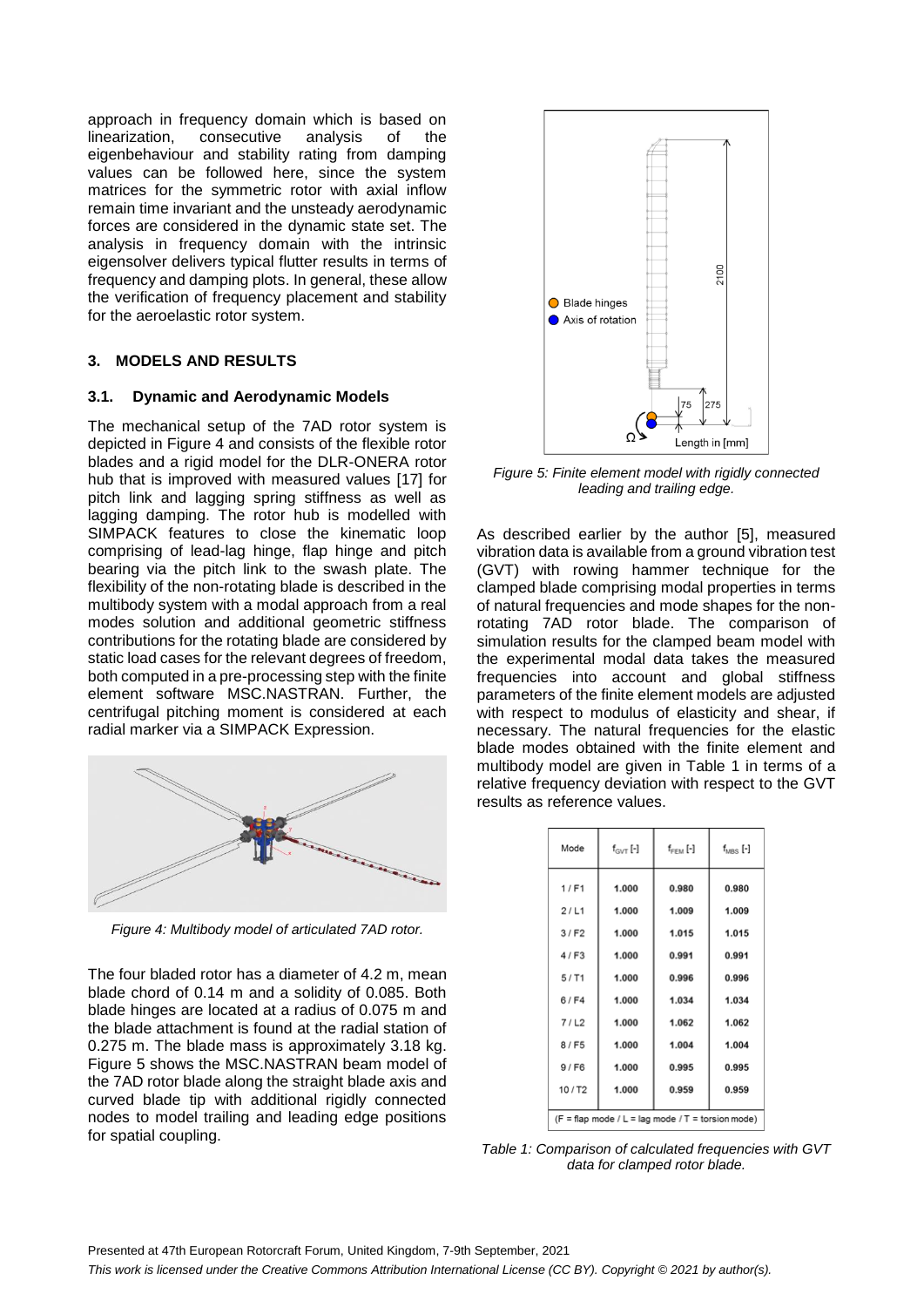Each rotor blade is equipped with 34 SIMPACK User Force Elements along the straight blade axis and the parabolic tip section. They provide the unsteady aerodynamic forces from circulation based on the extended Wagner function and related noncirculatory enhancements for the general motion of the airfoil section taking heave and pitch into account. The unsteady aerodynamic contributions based on circulation include blade profile, axial rotor inflow and wake periodicity from rotor blade interaction. Here, indicial functions allow to separate these effects into three cases according to [Table 2](#page-4-0) and to study their individual impact on rotor blade flutter.

| Case             | 1 / Wagner | 2 / Wagner+ | 3 / Wagner++ |
|------------------|------------|-------------|--------------|
| Blade profile    | x          | X           | x            |
| Rotor inflow     |            | X           | X            |
| Wake periodicity |            |             | X            |

<span id="page-4-0"></span>*Table 2: Test cases for unsteady aerodynamic model.*

### **3.2. Dynamic Simulation Results**

The dynamic simulation results for hover are gained from the application of linearization features in MBS SIMPACK and show the development of the rotor frequencies versus nominal rotor speed for the dynamic rotor setup. As preparatory steps, an equilibrium computation for the derivation of the dynamic model states followed by a preload computation are performed to adjust the rotor model to the chosen rotor speed.



<span id="page-4-1"></span>*Figure 6: Rotor frequencies for the dynamic model from linearization.*

The normalized frequencies of the 7AD rotor are found in [Figure 6](#page-4-1) and correlate well with other results [\[18\]](#page-7-17) available inside DLR. Here, the plotted modes are numbered in ascending frequency order and the

colour code describes the major motion contribution in terms of blade lag (red), flap (blue) and torsion (green) at nominal rotor speed. Hence, the mode assigned as first elastic torsion T1 represents the flap bending mode F4 for rotor speeds below the nominal operation speed, and vice versa. The dashed lines show the rotor harmonics up to 8/rev and allow the verification of the frequency placement for the 7AD dynamic rotor setup.

## **3.3. Aeroelastic Simulation Results**

The aeroelastic simulation results for rotor hover are shown in [Figure 7](#page-5-0) to [Figure 9](#page-6-0) and comprise the development of the 7AD rotor frequencies and natural damping versus nominal rotor speed for the three studied aeroelastic setups. Again, they are processed using available SIMPACK linearization features together with two preceding simulation steps to derive an equilibrium for all dynamic states including indicial aerodynamics and then to preload the rotor with the appropriate aerodynamic and centrifugal loads for the chosen rotor speed. As listed i[n Table 2,](#page-4-0) the flutter diagrams are extracted for three test cases which differ in the unsteady aerodynamic model for circulation comprising the basic Wagner function and two extensions for axial rotor inflow and wake periodicity. Here, the unsteady motion parts from the SIMPACK User Force Element are considered by aerodynamic lag states which are found as real parts in the linearization result and thus, influence the blade damping. As mentioned before, the dynamic rotor setup includes a measured value for lagging damping which introduces the large damping found with both lead-lag modes L1 and L2. Similar to an earlier assessment of the 7AD rotor [\[5\]](#page-7-4) utilizing Wagner's function and apparent mass contributions for unsteady aerodynamics, a pitch setting of around 3.70° at nominal rotor speed is chosen for the three cases. Due to the refined aerodynamic modelling which is especially found in the curved region of the blade tip, the new results show some differences. These comprise a first flap bending frequency F1 which is now slightly larger than 1/rev, inverted damping values for the lead-lag modes L1 and L2 as well as a coupling of L2 with the flap bending mode F3 for large rotor speeds.

The simulation results for Case 1 based on Wagner's function and non-circulatory apparent mass consider the unsteady aerodynamic contributions for the blade profile and are depicted in [Figure 7.](#page-5-0) The flutter diagrams for the aeroelastic model comprise rotor frequencies and damping. In general, both curves allow the verification of frequency placement and stability for the aeroelastic rotor system. In comparison to the rotor frequencies from the dynamic simulation as presented in [Figure 6,](#page-4-1) all bending modes show larger frequencies except for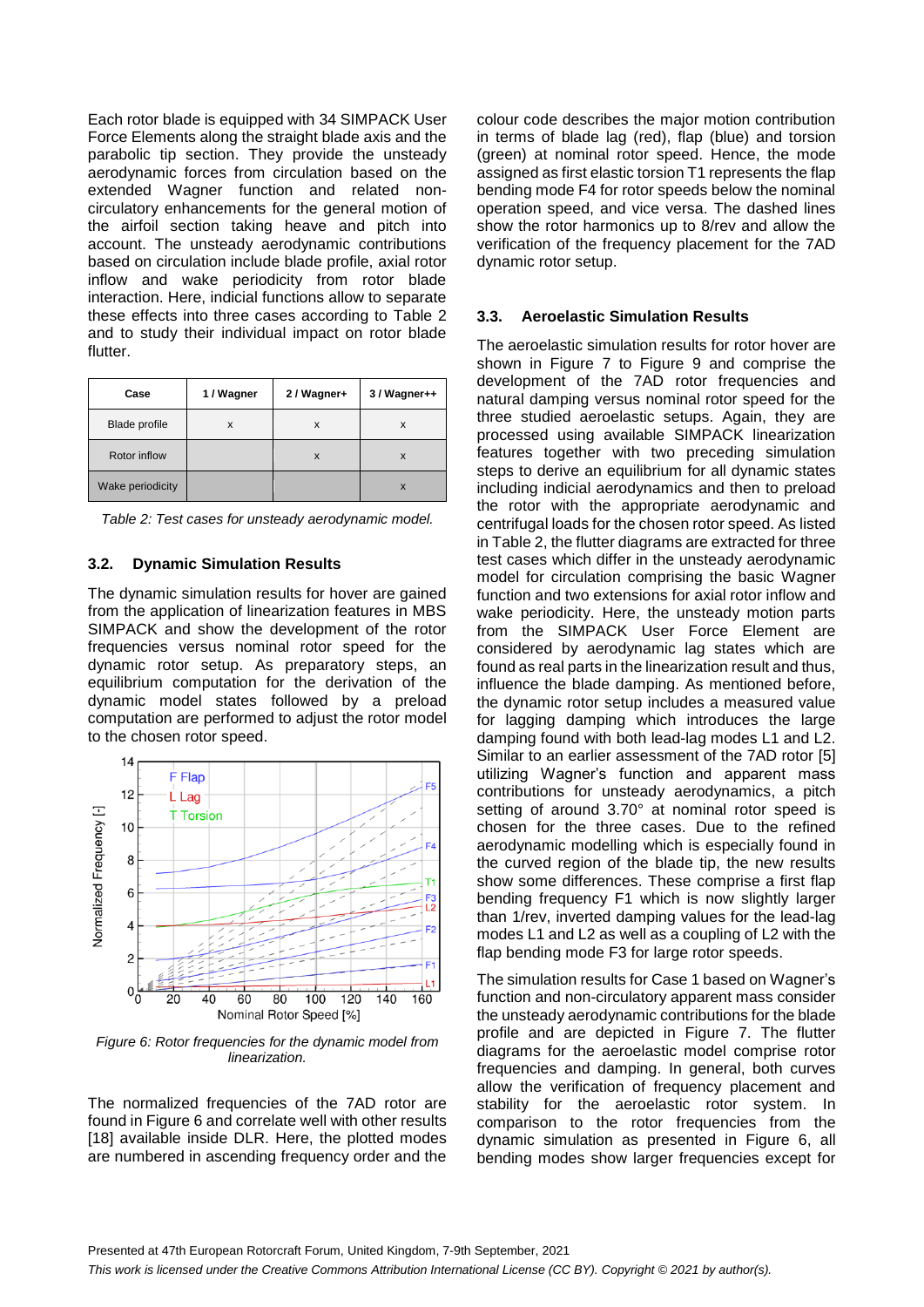mode F4. Here, the frequency slightly decreases at 100% of nominal rotor speed and indicates an aeroelastic coupling of bending mode F4 with torsion mode T1 for which the frequency increases. Above nominal rotor speed, the frequency of T1 is decreased what indicates now a coupling with bending mode F3 towards larger rotor speeds. In contrast, the frequency curves of both lead-lag modes remain unaltered. As already implied by the frequency behaviour of the aeroelastic model, the damping curves reveal a classical bending-torsion coupling of the third flap bending mode F3 and the first torsion mode T1 as known for articulated rotor blades. This mode pair becomes instable at 151 % rotor speed. The flutter coupling can be verified by switching off F3 and then, the negative damping of mode T1 disappears. Similar to the frequency curves of F4 and T1, the damping values for flap bending mode F4 represent those of torsion T1 below the nominal operation speed, and vice versa. In addition, a slight coupling is found between flap mode F3 and lead-lag mode L2 starting around the nominal rotor speed of 120 % which remains stable. Finally, the first flap mode F1 shows very large values of natural damping of around 30 % and hence, is not depicted in the plot.

The simulation results for Case 2 utilizing Wagner's function, rotor inflow and non-circulatory apparent mass consider unsteady aerodynamic contributions for blade profile and axial rotor inflow. According flutter diagrams are found in [Figure 8](#page-5-1) which are compared to the results of Case 1 that neglected the rotor inflow. Here, the rotor frequencies for the flap bending modes F2 and F4 show larger frequencies for Case 2, whilst the frequencies for F3, F5 and the torsion mode T1 decrease. As seen in the frequency increase of flap bending mode F4 and decrease of torsion mode T1 at 100% of nominal rotor speed, their aeroelastic coupling is less pronounced with axial inflow. Above the operation speed of 100 %, the frequency of T1 is decreased what indicates again the coupling with bending mode F3 towards larger rotor speeds. All other modes comprising F1, L1 and L2 remain more or less unchanged in their frequency behaviour. As before, the damping curves reveal the bending-torsion coupling of the third flap bending mode F3 and the first torsion mode T1 with flutter onset at 158 % of nominal rotor speed. As for the frequency curves of F4 and T1, also the damping values for flap bending mode F4 represent those of torsion T1 below the nominal operation speed, and vice versa.



<span id="page-5-0"></span>*Figure 7: Rotor frequencies and damping for the aeroelastic model from linearization (Case 1 / Wagner).*



<span id="page-5-1"></span>*Figure 8: Rotor frequencies and damping for the aeroelastic model from linearization (Case 2 / Wagner+).*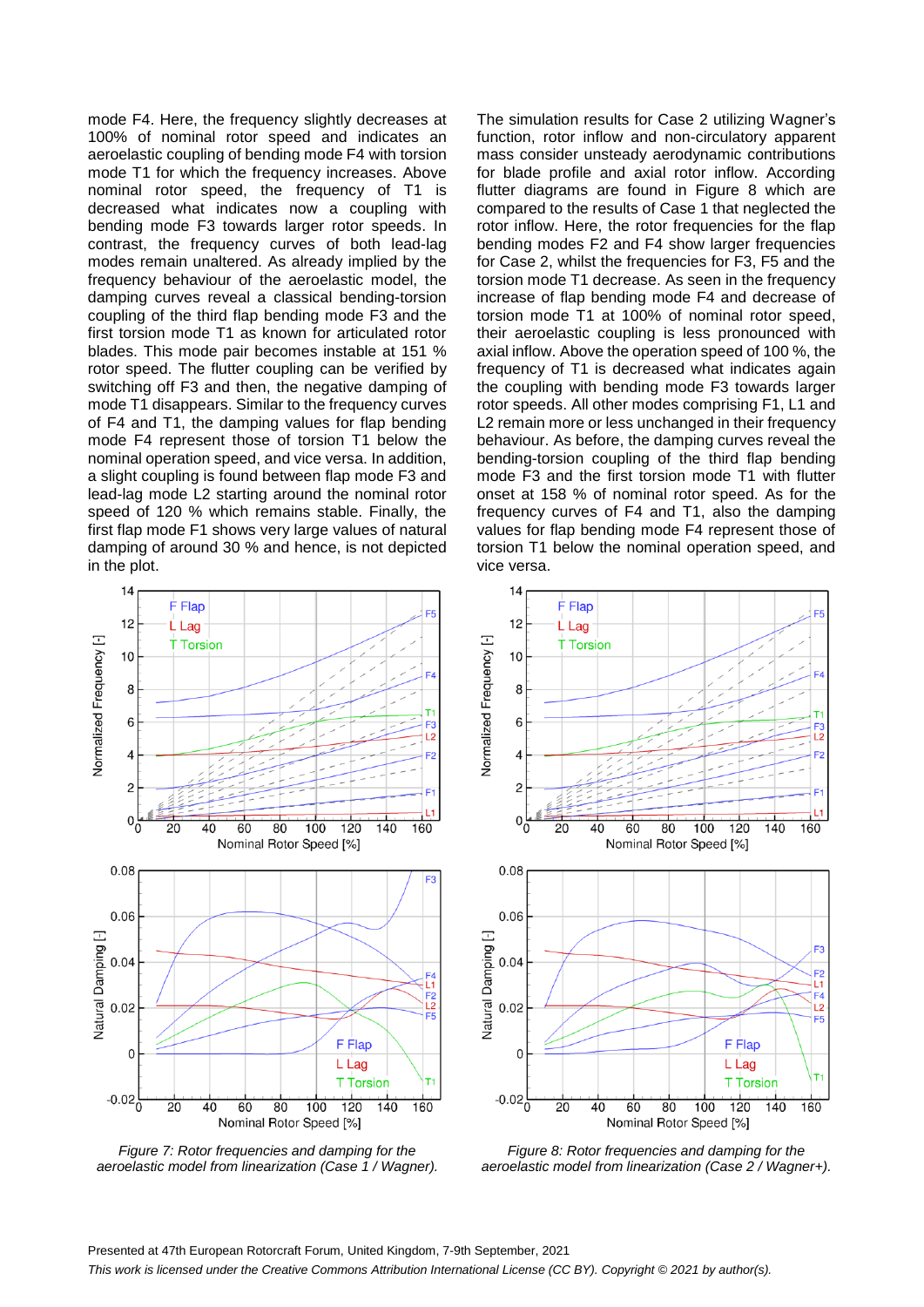In general, the torsion mode T1 is higher damped for all rotor speeds and elastic flap bending modes (F2 - F5) are less damped than before, whilst damping remains rather the same for the rigid flap mode F1 as well as for both lead-lag modes L1 and L2. Again, a minor coupling of flap mode F3 and lead-lag mode L2 develops at the nominal rotor speed of 120 % which is stable within the studied speed range. Also, the flap mode F1 is not found in the plot, since it reaches large damping values around 30 %. To summarize the comparison to Case 1 in terms of rotor blade flutter in hover, it can be stated for the assessment of the 7AD rotor that the introduction of axial rotor inflow with Case 2 decreases the damping of the elastic flap bending modes, but increases torsion damping. As a result, the flutter onset is shifted to a larger rotor speed.



<span id="page-6-0"></span>*Figure 9: Rotor frequencies and damping for the aeroelastic model from linearization (Case 3 / Wagner++).*

The simulation results for Case 3 using Wagner's function, rotor inflow, wake periodicity and noncirculatory apparent mass consider the unsteady aerodynamic contributions for blade profile, axial rotor inflow and wake periodicity. According flutter diagrams are found in [Figure 9](#page-6-0) which are compared to the results of Case 2 that do not take the influence

of wake periodicity into account. The obtained frequency results are the same for all modes as found before with Case 2 except for the first torsion mode T1 which shows a very small increase between the nominal rotor speeds of 120 % and 140 %. Also, the computed damping results are the same as known from Case 2 except for a slight decrease for flap mode F2 at 60 % of nominal rotor speed. As before, the rigid flap mode F1 shows large natural damping values around 30 % and is not plotted. As a summary of the comparison to Case 2, it can be stated for the flutter assessment of the 7AD rotor in hover that the added wake periodicity within Case 3 does neither change the frequency nor the damping behaviour of the aeroelastic rotor system. Hence, the flutter onset at the nominal rotor speed of 158 % is the same as found for Case 2.

Finally, flutter onset gained for the three test cases of the 7AD rotor in hover is compared in [Table 3.](#page-6-1) The lowest flutter onset is found for unsteady aerodynamics limited to the blade profile at a nominal rotor speed of 151 % (Case 1 / Wagner), whilst the two other cases with added rotor inflow and wake periodicity show both flutter at 158 % (Case 2 / Wagner+, Case 3 / Wagner++). Here, the influence of rotor inflow plays the major role, since it increases the torsion damping within the critical flutter coupling and shifts the flutter onset to an approximately 5 % larger rotor speed. For the studied 7AD rotor configuration in hover, added wake periodicity within Case 3 does neither change frequency nor damping and hence, does not affect the aeroelastic coupling in terms of a change in flutter speed.

| Case                 | 1 / Wagner | 2 / Wagner+ | 3 / Wagner++ |
|----------------------|------------|-------------|--------------|
| <b>Blade profile</b> | X          | x           | x            |
| Rotor inflow         |            | X           | X            |
| Wake periodicity     |            |             | X            |
| <b>Flutter onset</b> | 151 %      | 158 %       | 158 %        |

<span id="page-6-1"></span>*Table 3: Flutter onset for unsteady aerodynamic models.*

### **4. CONCLUSIONS AND OUTLOOK**

The 7AD rotor blade has been assessed for flutter stability in hover. For the aeroelastic analyses, the multibody model was tightly-coupled with an unsteady aerodynamic model based on Wagner's function and related enhancements for the general motion of an airfoil section considering heave and pitch. Further, the used mathematical setup of the Wagner function in state space was extended for axial flow to include unsteady contributions related to rotor inflow and wake periodicity next to blade profile.